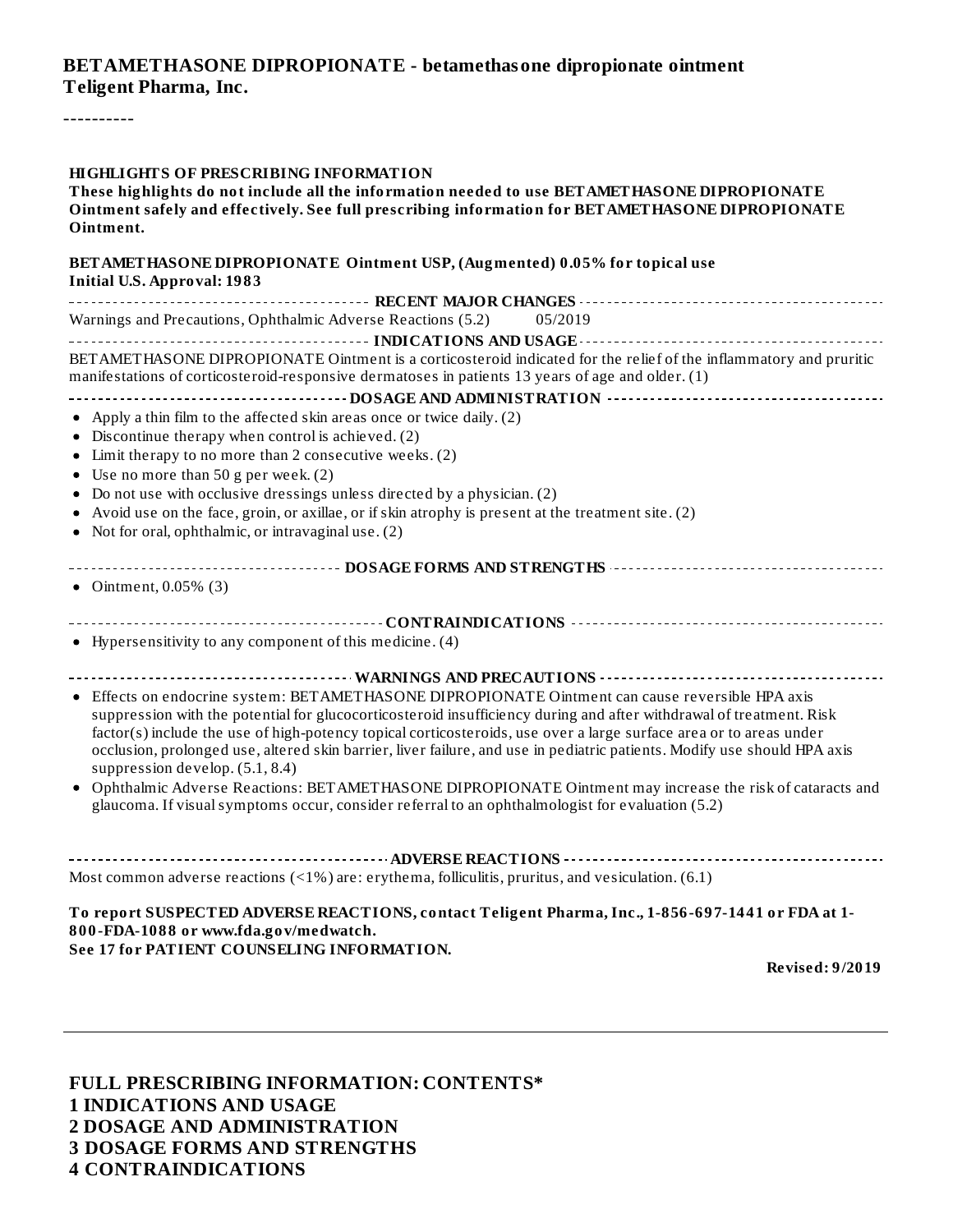**5 WARNINGS AND PRECAUTIONS** 5.1 Effects on Endocrine System 5.3 Allergic Contact Dermatitis **6 ADVERSE REACTIONS** 6.1 Clinical Trials Experience 6.2 Postmarketing Experience **8 USE IN SPECIFIC POPULATIONS** 8.1 Pregnancy **8.2 Lactation** 8.3 Nursing Mothers 8.4 Pediatric Use 8.5 Geriatric Use **11 DESCRIPTION 12 CLINICAL PHARMACOLOGY** 12.1 Mechanism of Action 12.2 Pharmacodynamics 12.3 Pharmacokinetics **13 NONCLINICAL TOXICOLOGY** 13.1 Carcinogenesis, Mutagenesis, Impairment of Fertility **14 CLINICAL STUDIES 16 HOW SUPPLIED/STORAGE AND HANDLING 17 PATIENT COUNSELING INFORMATION**

\* Sections or subsections omitted from the full prescribing information are not listed.

#### **FULL PRESCRIBING INFORMATION**

#### **1 INDICATIONS AND USAGE**

Betamethasone Dipropionate Ointment is a corticosteroid indicated for the relief of the inflammatory and pruritic manifestations of corticosteroid-responsive dermatoses in patients 13 years of age or older.

#### **2 DOSAGE AND ADMINISTRATION**

Apply a thin film of Betamethasone Dipropionate Ointment to the affected skin areas once or twice daily.

Therapy should be discontinued when control is achieved. If no improvement is seen within 2 weeks, reassessment of diagnosis may be necessary. Betamethasone Dipropionate Ointment is a super-highpotency topical corticosteroid. Treatment with Betamethasone Dipropionate Ointment should not exceed 50 g per week because of the potential for the drug to suppress the hypothalamic-pituitary-adrenal (HPA) axis.[see **WARNINGS AND PRECAUTIONS** (5.1)]

Betamethasone Dipropionate Ointment should not be used with occlusive dressings unless directed by a physician.

Avoid use on the face, groin, or axillae, or if skin atrophy is present at the treatment site.

Avoid contact with eyes. Wash hands after each application.

Betamethasone Dipropionate Ointment is for topical use only. It is not for oral, ophthalmic, or intravaginal use.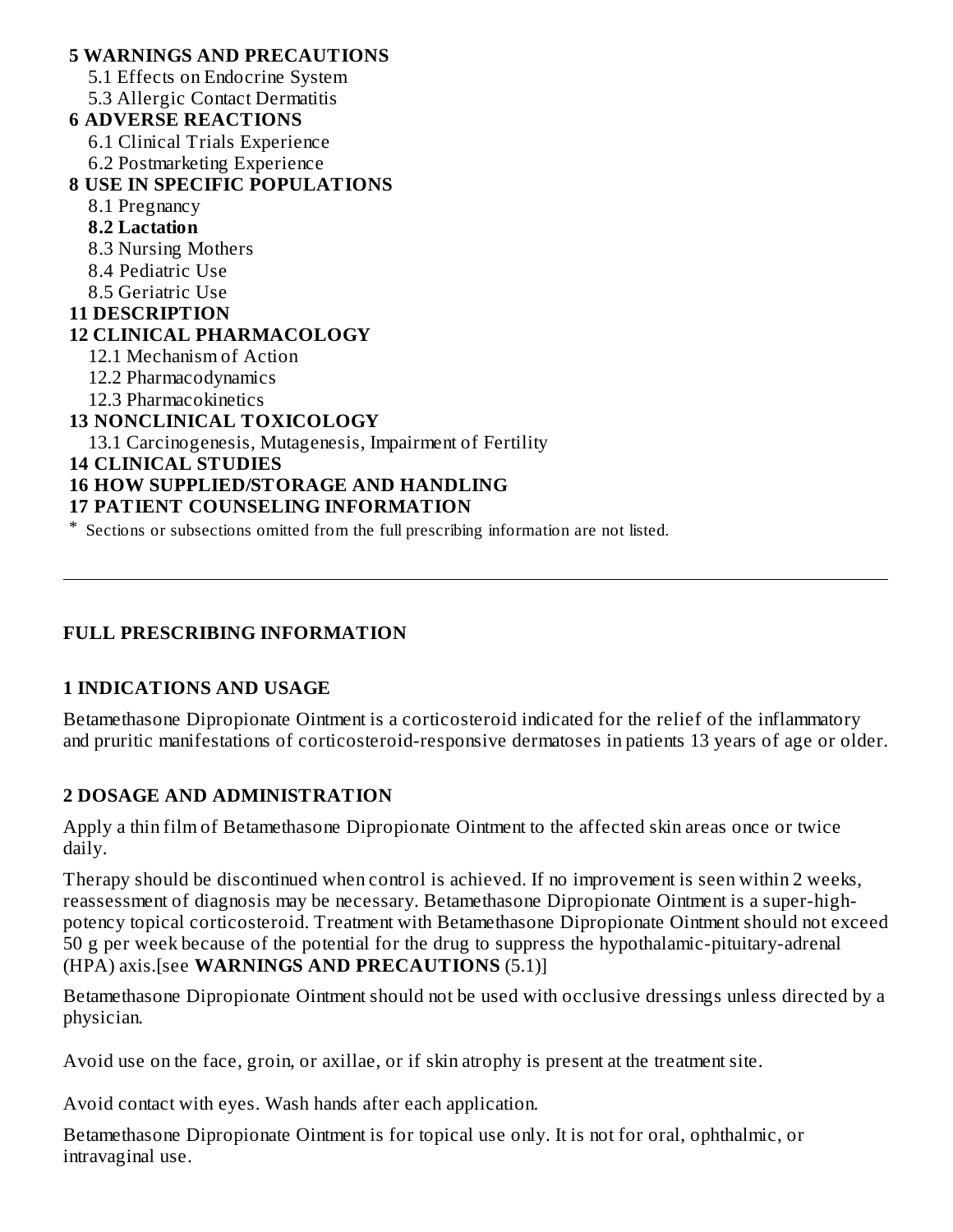#### **3 DOSAGE FORMS AND STRENGTHS**

Ointment, 0.05%. Each gram of Betamethasone Dipropionate Ointment, 0.05% contains 0.643 mg betamethasone dipropionate (equivalent to 0.5 mg betamethasone) in a white to off-white ointment base.

#### **4 CONTRAINDICATIONS**

Betamethasone Dipropionate Ointment is contraindicated in patients who are hypersensitive to betamethasone dipropionate, to other corticosteroids, or to any ingredient in this preparation.

### **5 WARNINGS AND PRECAUTIONS**

#### **5.1 Effects on Endocrine System**

Betamethasone Dipropionate Ointment can produce reversible hypothalamic-pituitary-adrenal (HPA) axis suppression with the potential for glucocorticosteroid insufficiency. This may occur during treatment or after withdrawal of treatment. Factors that predispose to HPA axis suppression include the use of high-potency steroids, large treatment surface areas, prolonged use, use of occlusive dressings, altered skin barrier, liver failure, and young age. Evaluation for HPA axis suppression may be done by using the adrenocorticotropic hormone (ACTH) stimulation test.

In a trial evaluating the effects of Betamethasone Dipropionate Ointment on the HPA axis, at 14 g per day, Betamethasone Dipropionate Ointment was shown to suppress the plasma levels of adrenal cortical hormones following repeated application to diseased skin in subjects with psoriasis. These effects were reversible upon discontinuation of treatment. At 7 g per day, Betamethasone Dipropionate Ointment was shown to cause minimal inhibition of the HPA axis when applied 2 times daily for 2 to 3 weeks in healthy subjects and in subjects with psoriasis and eczematous disorders.

With 6 g to 7 g of Betamethasone Dipropionate Ointment applied once daily for 3 weeks, no significant inhibition of the HPA axis was observed in subjects with psoriasis and atopic dermatitis, as measured by plasma cortisol and 24-hour urinary 17-hydroxy-corticosteroid levels.

If HPA axis suppression is documented, gradually withdraw the drug, reduce the frequency of application, or substitute with a less potent corticosteroid. Infrequently, signs and symptoms of steroid withdrawal may occur, requiring supplemental systemic corticosteroids.

Cushing's syndrome and hyperglycemia may also occur with topical corticosteroids. These events are rare and generally occur after prolonged exposure to excessively large doses, especially of highpotency topical corticosteroids.

Pediatric patients may be more susceptible to systemic toxicity due to their larger skin surface to body mass ratios *[see Use in Specific Populations (8.4)]*.

### **5.2 Ophthalmic Advers e Reactions**

Use of topical corticosteroids, including Betamethasone Dipropionate Ointment, may increase the risk of posterior subcapsular cataracts and glaucoma. Cataracts and glaucoma have been reported postmarketing with the use of topical corticosteroid products, including Betamethasone Dipropionate Ointment [*see* ADVERSE REACTIONS (6.2)].

Avoid contact of Betamethasone Dipropionate Ointment with eyes. Advise patients to report any visual symptoms and consider referral to an ophthalmologist for evaluation.

### **5.3 Allergic Contact Dermatitis**

Allergic contact dermatitis with corticosteroids is usually diagnosed by observing failure to heal rather than noting a clinical exacerbation. Such an observation should be corroborated with appropriate diagnostic patch testing. If irritation develops, topical corticosteroids should be discontinued and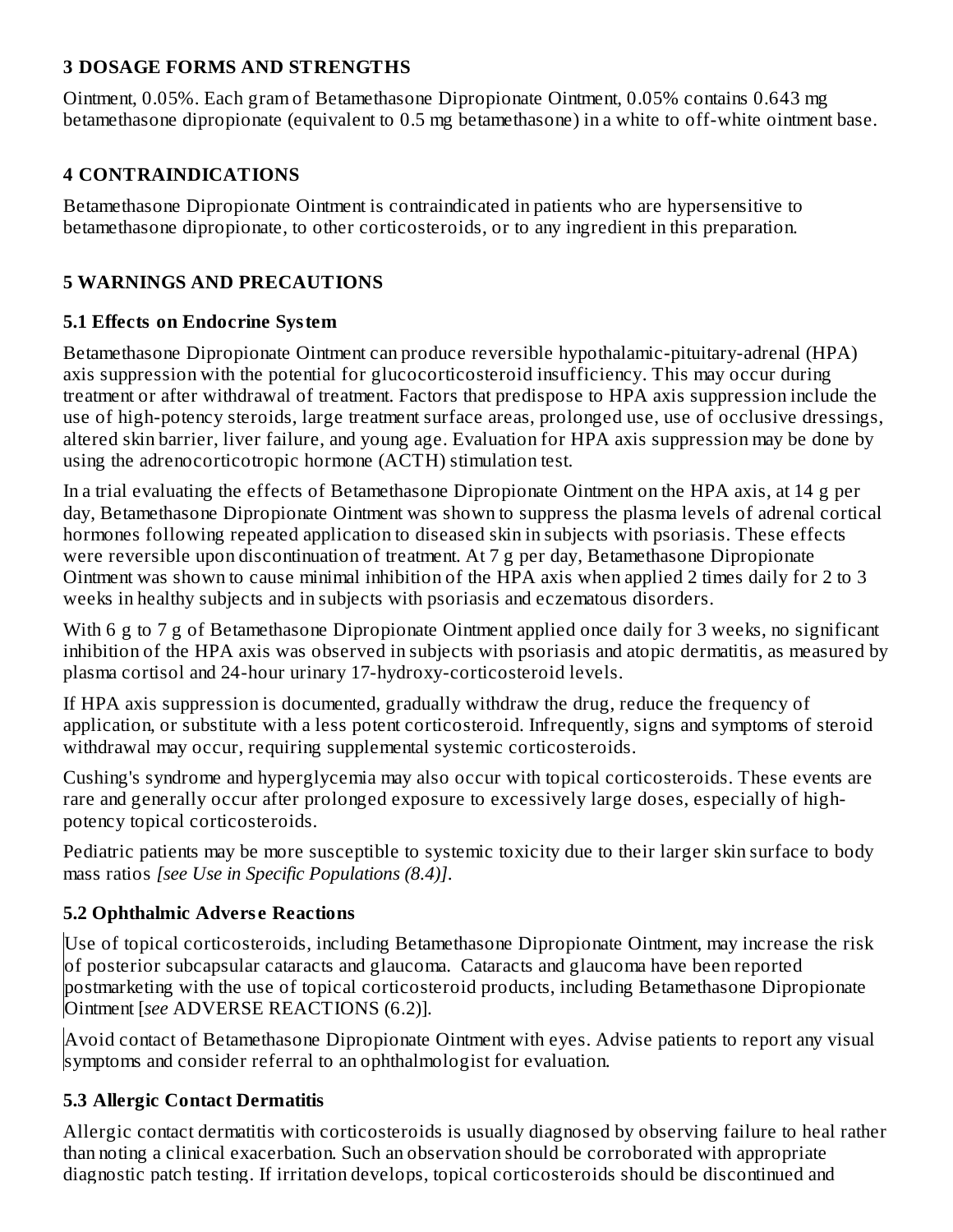appropriate therapy instituted.

### **6 ADVERSE REACTIONS**

#### **6.1 Clinical Trials Experience**

Because clinical trials are conducted under widely varying conditions, adverse reaction rates observed in the clinical trials of a drug cannot be directly compared to rates in the clinical trials of another drug and may not reflect the rates observed in clinical practice.

In controlled clinical trials, adverse reactions associated with the use of Betamethasone Dipropionate Ointment reported at a frequency of less than 1% included erythema, folliculitis, pruritus, and vesiculation.

#### **6.2 Postmarketing Experience**

Because adverse reactions are reported voluntarily from a population of uncertain size, it is not always possible to reliably estimate their frequency or establish a causal relationship to drug exposure.

Postmarketing reports for local adverse reactions to topical corticosteroids may also include: skin atrophy, telangiectasias, burning, irritation, dryness, acneiform eruptions, hypopigmentation, perioral dermatitis, allergic contact dermatitis, secondary infection, hypertrichosis, striae, and miliaria.

Hypersensitivity reactions, consisting of predominantly skin signs and symptoms, e.g., contact dermatitis, pruritus, bullous dermatitis, and erythematous rash have been reported.

Ophthalmic adverse reactions of cataracts, glaucoma, increased intraocular pressure, and central serous chorioretinopathy have been reported with the use of topical corticosteroids, including topical betamethasone products.

### **8 USE IN SPECIFIC POPULATIONS**

#### **8.1 Pregnancy**

#### Risk Summary

There are no available data of Betamethasone Dipropionate Ointment use in pregnant women to identify a drug-associated risk of major birth defects, miscarriage, or adverse maternal or fetal outcomes.

Observational studies suggest an increased risk of low birthweight infants with the use of greater than 300 grams of potent or very potent topical corticosteroid during a pregnancy. Advise pregnant women that Betamethasone Dipropionate Ointment may increase the risk of having a low birthweight infant and to use Betamethasone Dipropionate Ointment on the smallest area of skin and for the shortest duration possible.

In animal reproduction studies, increased malformation, including umbilical hernias, cephalocele, and cleft palate were observed after intramuscular administration of betamethasone dipropionate to pregnant rabbits. The available data do not allow the calculation of relevant comparisons between the systemic exposure of betamethasone dipropionate in animal studies to the systemic exposure that would be expected in humans after topical use of Betamethasone Dipropionate Ointment (*see Data*).

The background risk of major birth defects and miscarriage for the indicated population is unknown. All pregnancies have a background risk of birth defect loss, or other adverse outcomes. In the U.S. general population, the estimated risk of major birth defects and miscarriage in clinically recognized pregnancies is 2 to 4% and 15 to 20%, respectively.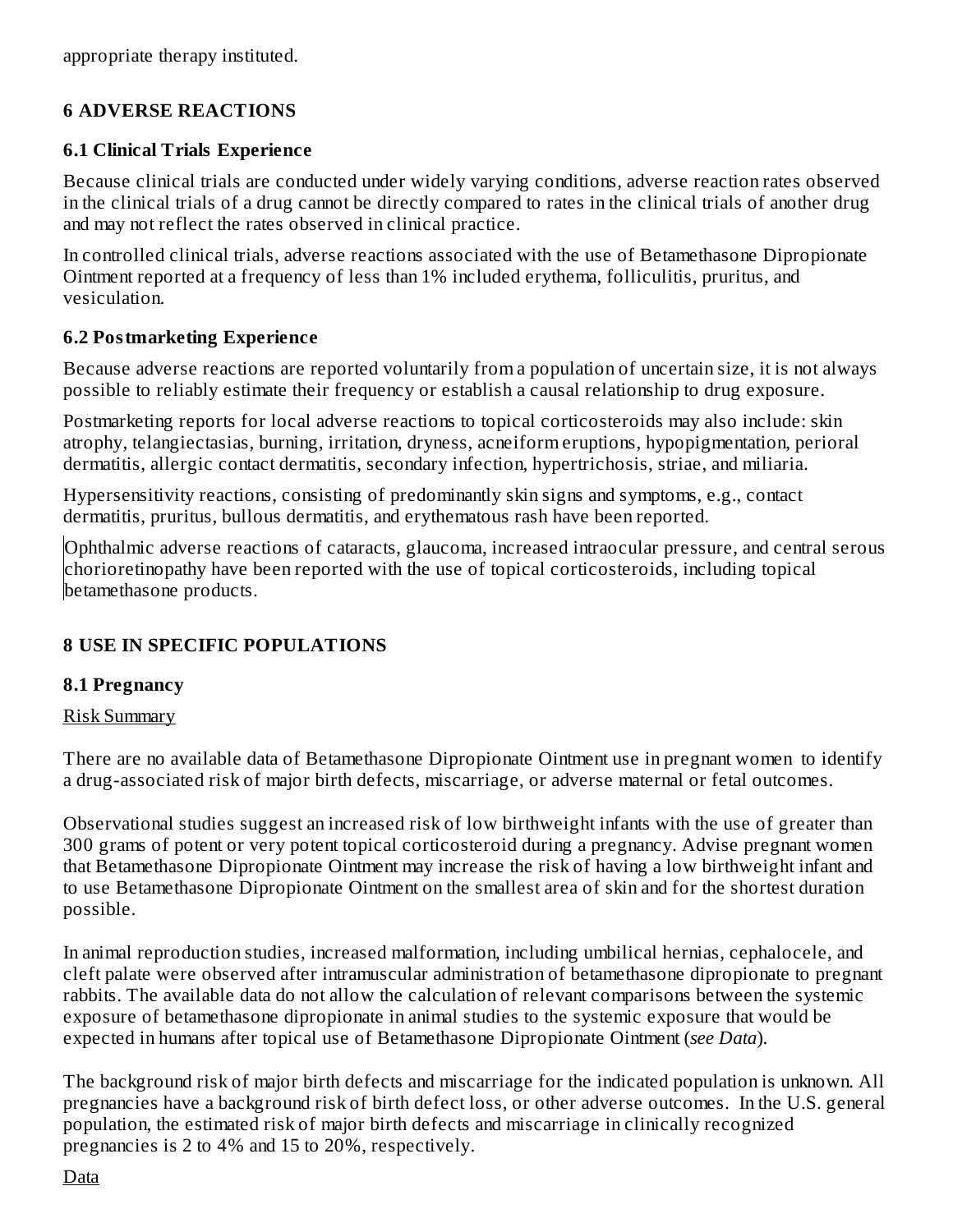### *Animal Data*

Betamethasone dipropionate has been shown to cause malformations in rabbits when given by the intramuscular route at doses of 0.05 mg/kg. The abnormalities observed included umbilical hernias, cephalocele, and cleft palate.

#### **8.2 Lactation**

#### Risk Summary

There are no data regarding the presence of betamethasone dipropionate in human milk, the effects on the breastfed infant or the effects on milk production after topical application Betamethasone Dipropionate Ointment to women who are breastfeeding.

It is possible that topical administration of betamethasone dipropionate could result in sufficient systemic absorption to product detectable quantities in human milk. The development and health benefits of breastfeeding should be considered along with the mother's clinical need for Betamethasone Dipropionate Ointment and any potential adverse effects on the breastfed infant from Betamethasone Dipropionate Ointment or from the underlying maternal condition.

#### Clinical Considerations

To minimize potential exposure to the breastfed infant via breast milk, use Betamethasone Dipropionate Ointment on the smallest area of skin and for the shortest duration possible while breastfeeding. Advise breastfeeding women not to apply Betamethasone Dipropionate Ointment directly to the nipple and areola to avoid direct infant exposure [*see Use in Specific Populations (8.4)*].

#### **8.3 Nursing Mothers**

Systemically administered corticosteroids appear in human milk and can suppress growth, interfere with endogenous corticosteroid production, or cause other untoward effects. It is not known whether topical administration of corticosteroids can result in sufficient systemic absorption to produce detectable quantities in human milk. Because many drugs are excreted in human milk, caution should be exercised when Betamethasone Dipropionate Ointment is administered to a nursing woman.

#### **8.4 Pediatric Us e**

Use of Betamethasone Dipropionate Ointment in pediatric patients younger than 13 years of age is not recommended due to the potential for HPA axis suppression *[see* WARNINGS AND PRECAUTIONS (5.1)*]*.

In an open-label HPA axis safety trial in subjects 3 months to 12 years of age with atopic dermatitis, Betamethasone Dipropionate AF Cream 0.05% was applied twice daily for 2 to 3 weeks over a mean body surface area of 58% (range 35% to 95%). In 19 of 60 (32%) evaluable subjects, adrenal suppression was indicated by either a ≤5 mcg/dL pre-stimulation cortisol, or a cosyntropin poststimulation cortisol ≤18 mcg/dL and/or an increase of <7 mcg/dL from the baseline cortisol. Out of the 19 subjects with HPA axis suppression, 4 subjects were tested 2 weeks after discontinuation of Betamethasone Dipropionate AF Cream, and 3 of the 4 (75%) had complete recovery of HPA axis function. The proportion of subjects with adrenal suppression in this trial was progressively greater, the younger the age group.

Because of a higher ratio of skin surface area to body mass, pediatric patients are at a greater risk than adults of systemic toxicity when treated with topical drugs. They are, therefore, also at greater risk of HPA axis suppression and adrenal insufficiency upon the use of topical corticosteroids.

Rare systemic effects such as Cushing's syndrome, linear growth retardation, delayed weight gain, and intracranial hypertension have been reported in pediatric patients, especially those with prolonged exposure to large doses of high potency topical corticosteroids.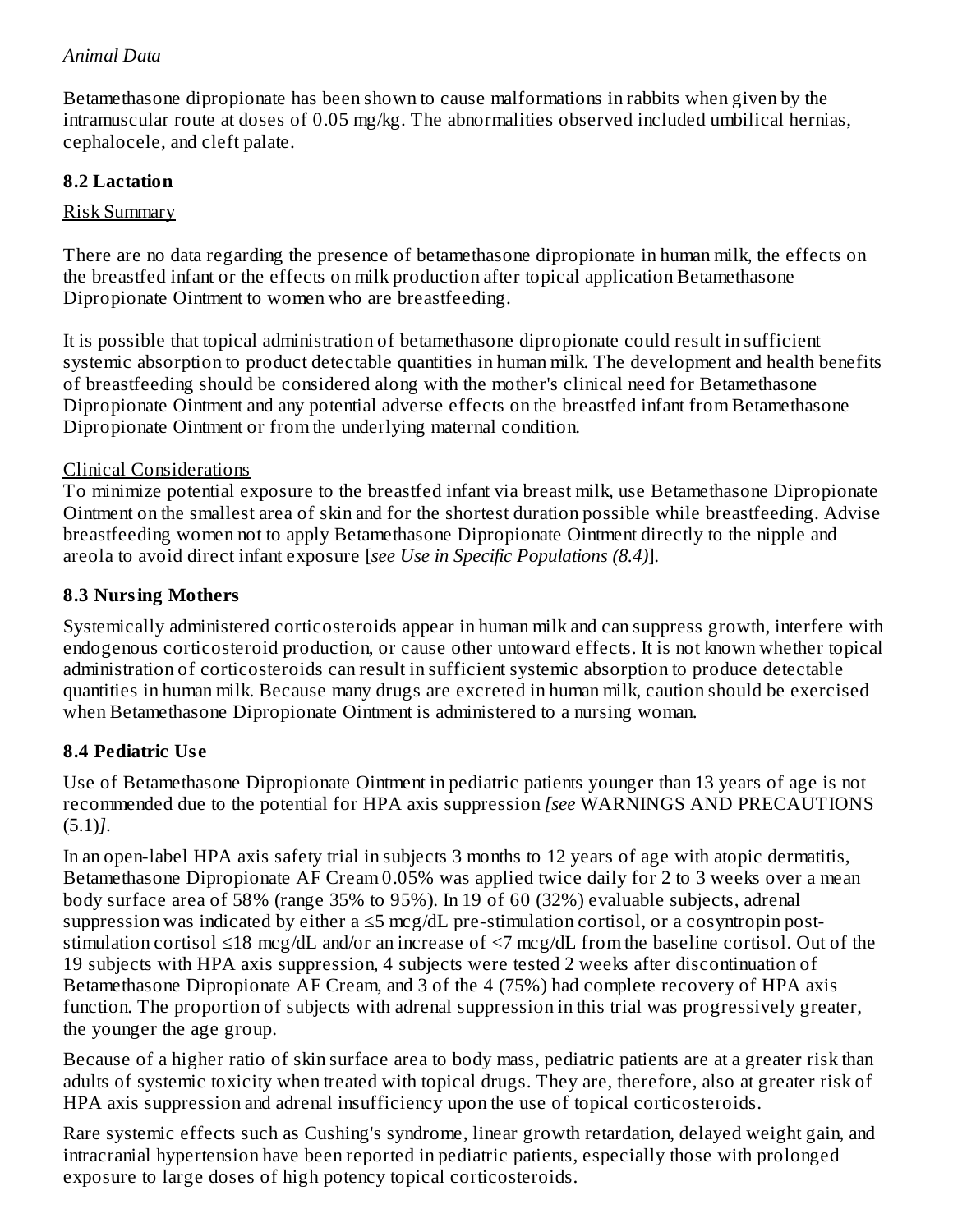Local adverse reactions including skin atrophy have also been reported with use of topical corticosteroids in pediatric patients.

Avoid use of Betamethasone Dipropionate Ointment in the treatment of diaper dermatitis.

### **8.5 Geriatric Us e**

Clinical trials of Betamethasone Dipropionate Ointment included 225 subjects who were 65 years of age and over and 46 subjects who were 75 years of age and over. No overall differences in safety or effectiveness were observed between these subjects and younger subjects, and other reported clinical experience has not identified differences in responses between the elderly and younger patients. However, greater sensitivity of some older individuals cannot be ruled out.

### **11 DESCRIPTION**

Betamethasone Dipropionate Ointment USP, 0.05% (Augmented) contains betamethasone dipropionate USP, a synthetic adrenocorticosteroid, for topical use. Betamethasone, an analog of prednisolone, has a high degree of corticosteroid activity and a slight degree of mineralocorticoid activity. Betamethasone dipropionate is the 17, 21-dipropionate ester of betamethasone.

Chemically, betamethasone dipropionate is 9-fluoro-11β, 17,21-trihydroxy-16β -methylpregna-1,4 diene-3,20-dione 17,21-dipropionate, with the empirical formula  $\rm{C_{28}H_{37}FO_{7}}$ , a molecular weight of 504.6 and the following structural formula:



It is a white to creamy-white, odorless powder insoluble in water; freely soluble in acetone and in chloroform; sparingly soluble in alcohol.

Each gram of Betamethasone Dipropionate Ointment USP, 0.05% contains 0.643 mg betamethasone dipropionate USP (equivalent to 0.5 mg betamethasone), in a white ointment base of propylene glycol; propylene glycol stearate; white petrolatum; and white wax.

### **12 CLINICAL PHARMACOLOGY**

#### **12.1 Mechanism of Action**

Corticosteroids play a role in cellular signaling, immune function, inflammation, and protein regulation; however, the precise mechanism of action of Betamethasone Dipropionate Ointment in corticosteroid responsive dermatoses is unknown.

### **12.2 Pharmacodynamics**

### Vasoconstrictor Assay

Trials performed with Betamethasone Dipropionate Ointment, 0.05% indicate that it is in the super-high range of potency as demonstrated in vasoconstrictor trials in healthy subjects when compared with other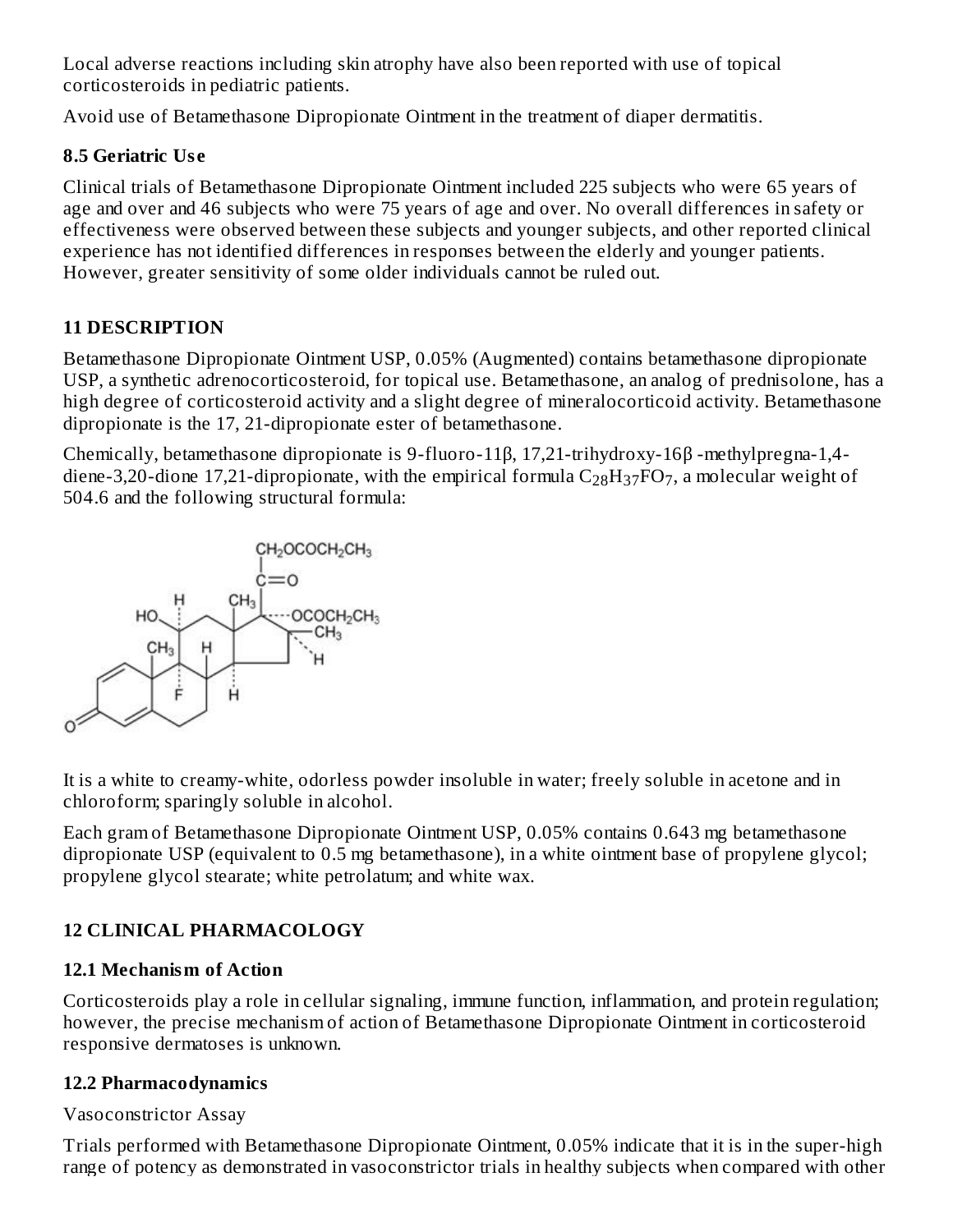topical corticosteroids. However, similar blanching scores do not necessarily imply therapeutic equivalence.

### **12.3 Pharmacokinetics**

No pharmacokinetics trials have been conducted with Betamethasone Dipropionate Ointment.

The extent of percutaneous absorption of topical corticosteroids is determined by many factors including the vehicle, the integrity of the epidermal barrier, and the use of occlusive dressings.

Topical corticosteroids can be absorbed through normal intact skin. Inflammation and/or other disease processes in the skin may increase percutaneous absorption. Occlusive dressings substantially increase the percutaneous absorption of topical corticosteroids *[see* DOSAGE AND ADMINISTRATION (2)*]*.

Once absorbed through the skin, topical corticosteroids enter pharmacokinetic pathways similar to systemically administered corticosteroids. Corticosteroids are bound to plasma proteins in varying degrees, are metabolized primarily in the liver, and excreted by the kidneys. Some of the topical corticosteroids and their metabolites are also excreted into the bile.

# **13 NONCLINICAL TOXICOLOGY**

### **13.1 Carcinogenesis, Mutagenesis, Impairment of Fertility**

Long-term animal studies have not been performed to evaluate the carcinogenic potential of betamethasone dipropionate.

Betamethasone was negative in the bacterial mutagenicity assay *(Salmonella typhimurium* and *Escherichia coli)*, and in the mammalian cell mutagenicity assay (CHO/HGPRT). It was positive in the *in vitro* human lymphocyte chromosome aberration assay, and equivocal in the *in vivo* mouse bone marrow micronucleus assay.

Studies in rabbits, mice, and rats using intramuscular doses up to 1, 33, and 2 mg/kg, respectively, resulted in dose-related increases in fetal resorptions in rabbits and mice.

# **14 CLINICAL STUDIES**

The safety and efficacy of Betamethasone Dipropionate Ointment for the treatment of corticosteroidresponsive dermatoses, psoriasis and atopic dermatitis, have been evaluated in three randomized activecontrolled trials, two in psoriasis and one in atopic dermatitis. A total of 378 subjects, of whom 152 received Betamethasone Dipropionate Ointment, were included in these trials. These trials evaluated Betamethasone Dipropionate Ointment applied twice daily, for 14 days. Betamethasone Dipropionate Ointment was shown to be effective in relieving signs and symptoms of psoriasis and atopic dermatitis.

### **16 HOW SUPPLIED/STORAGE AND HANDLING**

Betamethasone Dipropionate Ointment USP, 0.05% (Augmented) is a white ointment supplied in the following tube sizes:

15 g tube (NDC 52565-019-15) 50 g tube (NDC52565-019-51)

### **Store at 25°C (77°F); excursions permitted to 15-30°C (59-86°F) [s ee USP Controlled Room Temperature].**

# **17 PATIENT COUNSELING INFORMATION**

Advise the patient to read the FDA-approved patient labeling (Patient Information).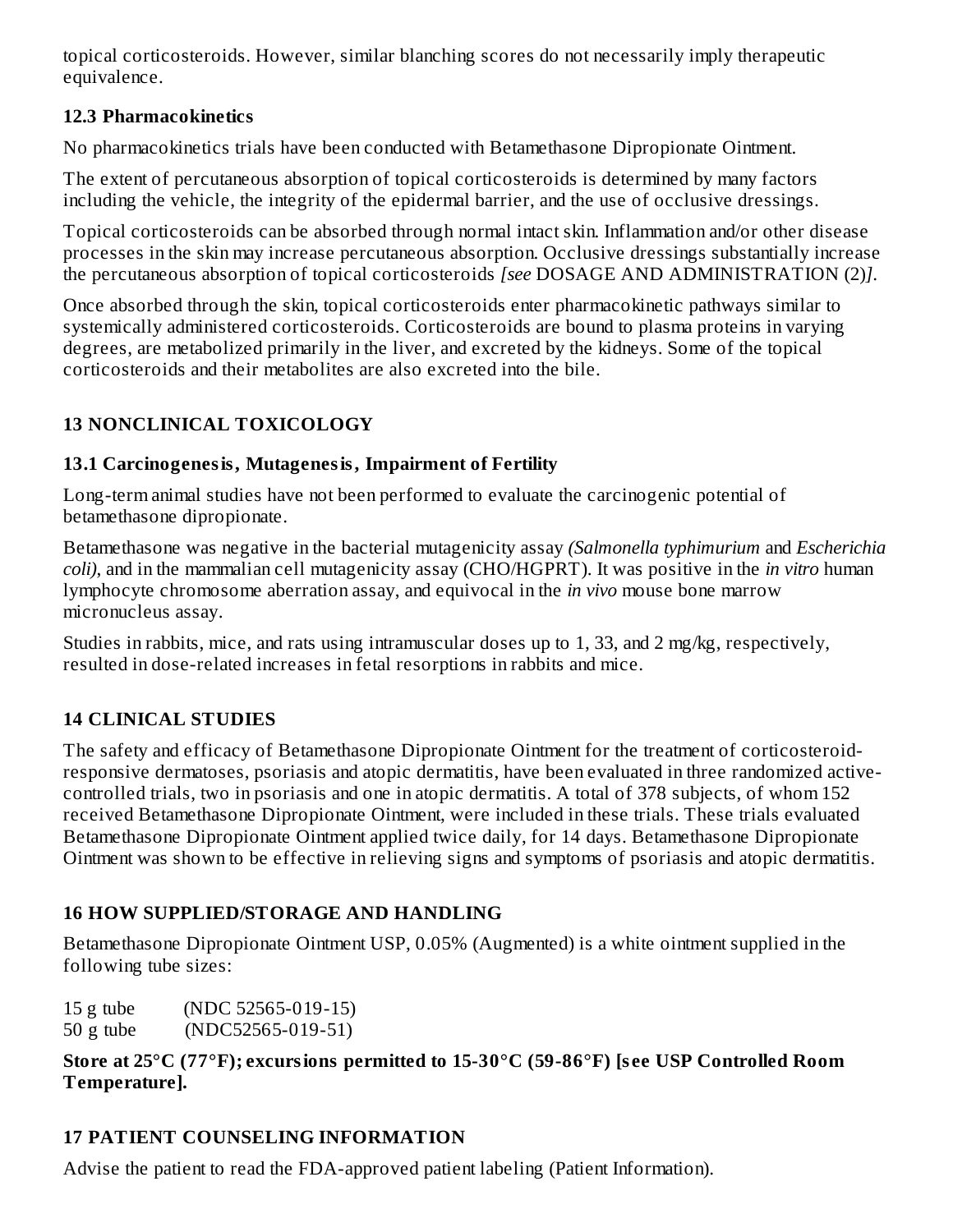Inform patients of the following:

- Discontinue therapy when control is achieved, unless directed otherwise by the physician.
- Use no more than 50 grams per week of Betamethasone Dipropionate Ointment and no longer than 2 consecutive weeks.
- Avoid contact with the eyes.
- Advise patients to report any visual symptoms to their healthcare providers.
- Avoid use of Betamethasone Dipropionate Ointment on the face, underarms, or groin areas unless directed by the physician.
- Do not occlude the treatment area with bandage or other covering, unless directed by the physician.
- Note that local reactions and skin atrophy are more likely to occur with occlusive use, prolonged use or use of higher potency corticosteroids.
- Advise a woman to use Betamethasone Dipropionate Ointment on the smallest area of skin and for the shortest duration possible while pregnant or breastfeeding. Advise breastfeeding women not to apply Betamethasone Dipropionate Ointment directly to the nipple and aerola to avoid direct infant exposure.

## **PATIENT INFORMATION**

#### **Patient Information Betamethasone Dipropionate (bā' te-mĕth' e-sōn' dī' prō' pē-e-nāt') (augmented betamechasone dipropionate) Ointment**

**Important information: Betamethasone Dipropionate Ointment is for us e on skin only**. Do not useBetamethasone Dipropionate Ointment in your eyes, mouth, or vagina.

### **What is Betamethasone Dipropionate Ointment?**

Betamethasone Dipropionate Ointment is a prescription corticosteroid medicine used on the skin (topical) for the relief of redness, swelling, heat, pain (inflammation) and itching, caused by certain skin problems in people 13 years of age and older.

● Betamethasone Dipropionate Ointment should not be used in children under 13 years of age.

**Do not us e Betamethasone Dipropionate Ointment if you** are allergic to betamethasone dipropionate or any of the ingredients in Betamethasone Dipropionate Ointment. See the end of this leaflet for a complete list of ingredients in Betamethasone Dipropionate Ointment

#### **Before using Betamethasone Dipropionate Ointment, tell your healthcare provider about all of your medical conditions, including if you:**

- have had irritation or other skin reaction to a steroid medicine in the past.
- have thinning of the skin (atrophy) at the treatment site.
- have diabetes
- have adrenal gland problems
- have liver problems
- have cataracts or glaucoma

• are pregnant or plan to become pregnant. It is not known if Betamethasone Dipropionate Ointment will harm your unborn baby. If you use

Betamethasone Ointment during pregnancy, use Betamethasone Dipropionate Ointment on the smallest area of the skin and for the shortest time

needed.

● are breastfeeding or plan to breastfeed. It is not known if Betamethasone Dipropionate Ointment passes into your breast milk. Breastfeeding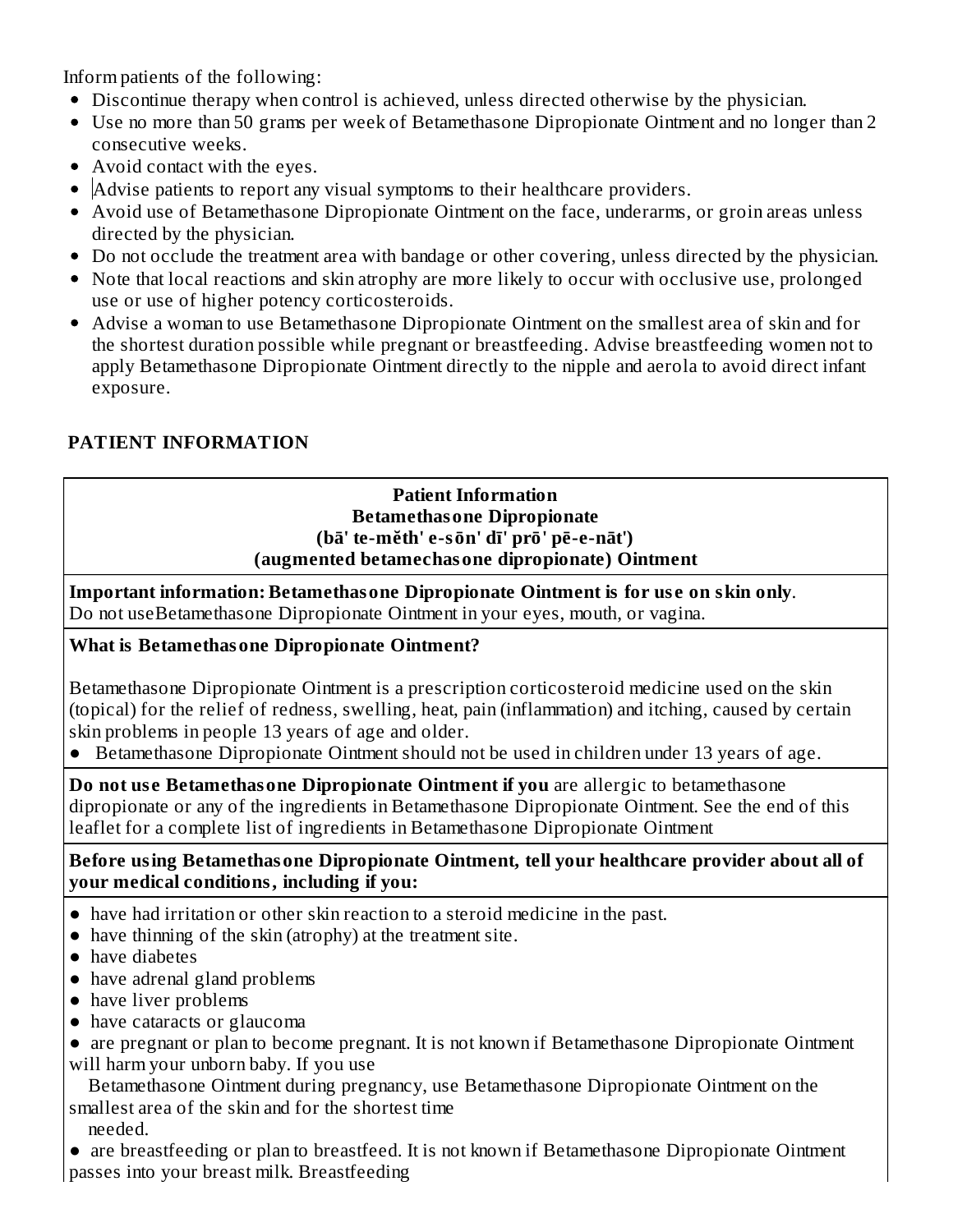women should use Betamethasone Dipropionate Ointment on the smallest area of skin and for the shortest time needed while breastfeeding. Do

not apply Betamethasone Dipropionate Ointment directly tot the nipple and areola to avoid contact with your baby.

**Tell your healthcare provider about all the medicines you take**, including prescription and overthe-counter medicines, vitamins, and herbal supplements.

**Especially** tell your healthcare provider if you take other corticosteroid medicines by mouth or injection or use other products on your skin or scalp that contain corticosteroids.

Do not use other products containing a steroid medicine with Betamethasone Dipropionate Ointment without talking to your healthcare provider first.

### **How should I us e Betamethasone Dipropionate Ointment?**

- **●** Use Betamethasone Dipropionate Ointment exactly as your healthcare provider tells you to use it.
- Apply a thin layer (film) of Betamethasone Dipropionae Ointment to the affected skin area 1 or 2 times each day. Do not use more than 50 grams
- of Betamethasone Dipropionate Ointment in 1 week.

● Do not use Betamethasone Dipropionate Ointment for longer than 2 weeks in a row unless your healthcare provider tell you to.

● Tell your healthcare provider if the treated skin area does not get better after 2 weeks of treatment with Betamethasone Dipropionate Ointment.

- Do not bandage, cover, or wrap the treated skin area unless your healthcare provider tells you to.
- Betamethasone Dipropionate Ointment should not be used to treat diaper rash or redness.

● Avoid using Betamethasone Dipropionate Ointment on the face, groin, or underarms (armpits) or if thinning of the skin (atrophy) is present at the treatment site.

● Wash your hands after applying Betamethasone Dipropionate Ointment unless you are using the medicine to treat your hands.

**What are the possible side effects of Betamethasone Dipropionate Ointment? Betamethasone Dipropionate Ointment may caus e s erious side effects, including:**

**● Betamethasone Dipropionate Ointment can pass through your skin**. Too much Betamethasone Dipropionate Ointment passing through your

skin can cause your adrenal glands to stop working properly. Your healthcare provider may do blood tests to check for adrenal gland problems.

**● Cushing's syndrome**, a condition that happens when your body is exposed to too much of the hormone cortisol

**● High blood sugar** (hyperglycemia).

**● Effects on growth and weight in children.**

**● Vision problems**. Topical corticosteroids including Betamethasone Diporopionate Ointment may increase your chance of developing cataract(s)

and glaucoma. Tell your healthcare provider if you develop blurred vision or other vision problems during treatment with Betamethasone

Dipropionate Ointment.

**● Skin problems. Skin problems** including, allergic reactions (contact dermatitis) may happen during treatment with Betamethasone Dipropionate

Ointment. Stop using Betamethasone Dipropionate Ointment and tell your healthcare provider if you develop any skin reactions or have problems

with healing during treatment with Betamethasone Dipropionate Ointment.

Your healthcare provide may do certain blood tests to check for side effects.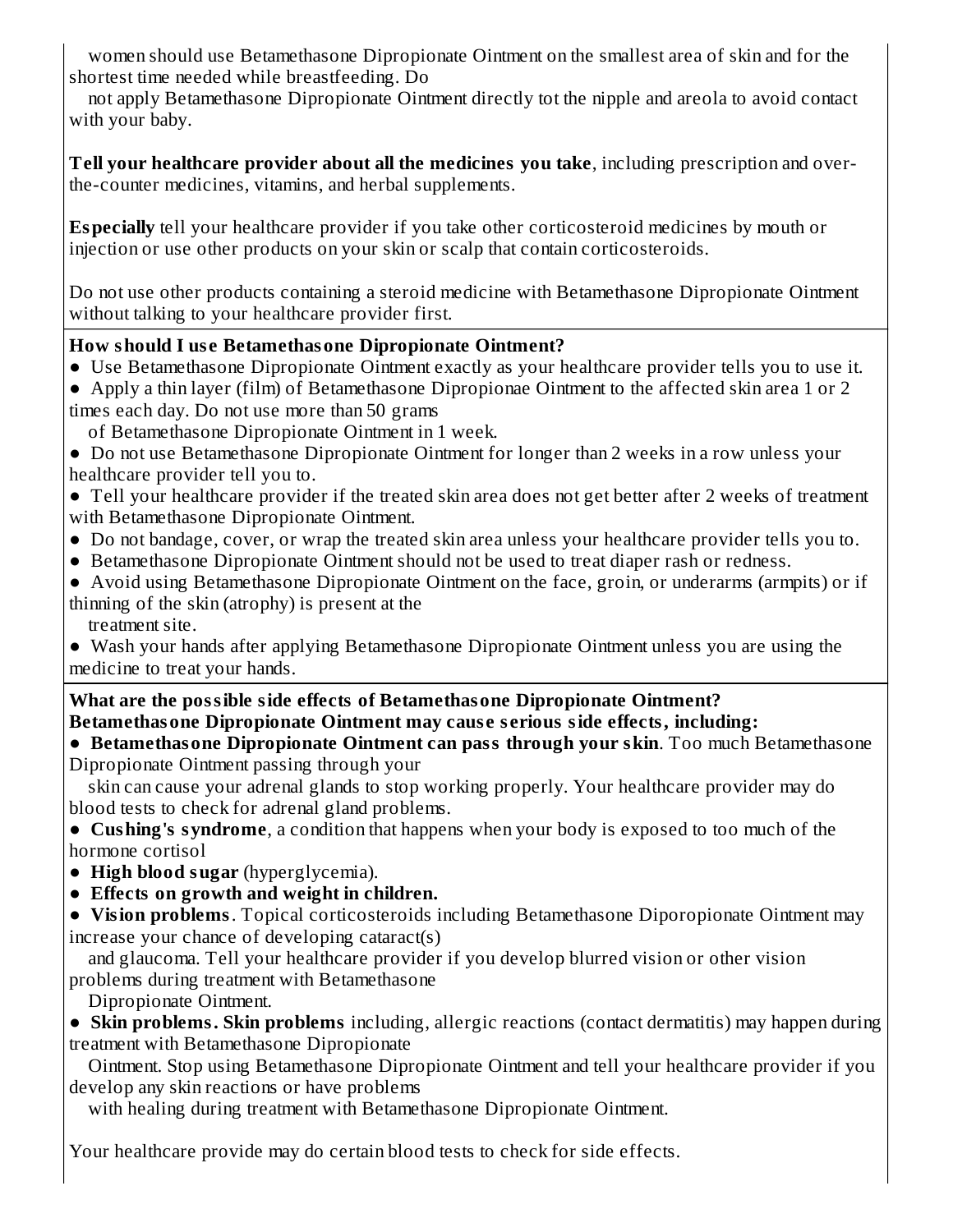# **The most common side effects of Betamethasone Dipropionate Ointment include** redness of the

skin, inflamed hair follicles, itching and blistering.

These are not all of the possible side effects of Betamethasone Dipropionate Ointment.

● Call your doctor for medical advice about side effects. You may report side effects to FDA at 1- 800--FDA-1088.

#### **How should I store Betamethasone Dipropionate Ointment?**

● Store Betamethasone Dipropionate Ointment at room temperature between 68º F to 77º F (20º C to  $25^{\circ}$  C).

### **Keep Betamethasone Dipropionate Ointment and all medicines out of the reach of children.**

**General information about the safe and effective us e of Betamethasone Dipropionate Ointment.**

Medicines are sometimes prescribed for purposes other than those listed in a Patient Information leaflet. Do not use Betamethasone Dipropionate Ointment for a condition for which it was not prescribed. Do not give Betamethasone Dipropionate Ointment to other people. even if they have the same symptoms that you have. It may harm them. You can ask your pharmacist, or healthcare provider for information about Betamethasone Dipropionate Ointment that is written for health professionals.

### **What are the ingredients in Betamethadsone Dipropionate Ointment?**

**Active ingredient**; augmented betamethasone dipropionate **Inactive ingredients**: propylene glycol; propylene glycol stearate; white petrolatum; and white wax.

This Patient Information has been approved by the U.S. Food and Drug Administration. Revised 05/2019.

#### **Manufactured by**:

Teligent Pharma, Inc. Buena, New Jersey 08310

C101223

PI-019-00 Rev 05/2019

### **PRINCIPAL DISPLAY PANEL - 15 g Tube**

NDC 52565-019-15

Betamethasone Dipropionate Ointment USP, 0.05% (Augmented) (Potency expressed as betamethasone)

15 grams Rx Only

For topical use only. Not for oral, ophthalmic or vaginal use.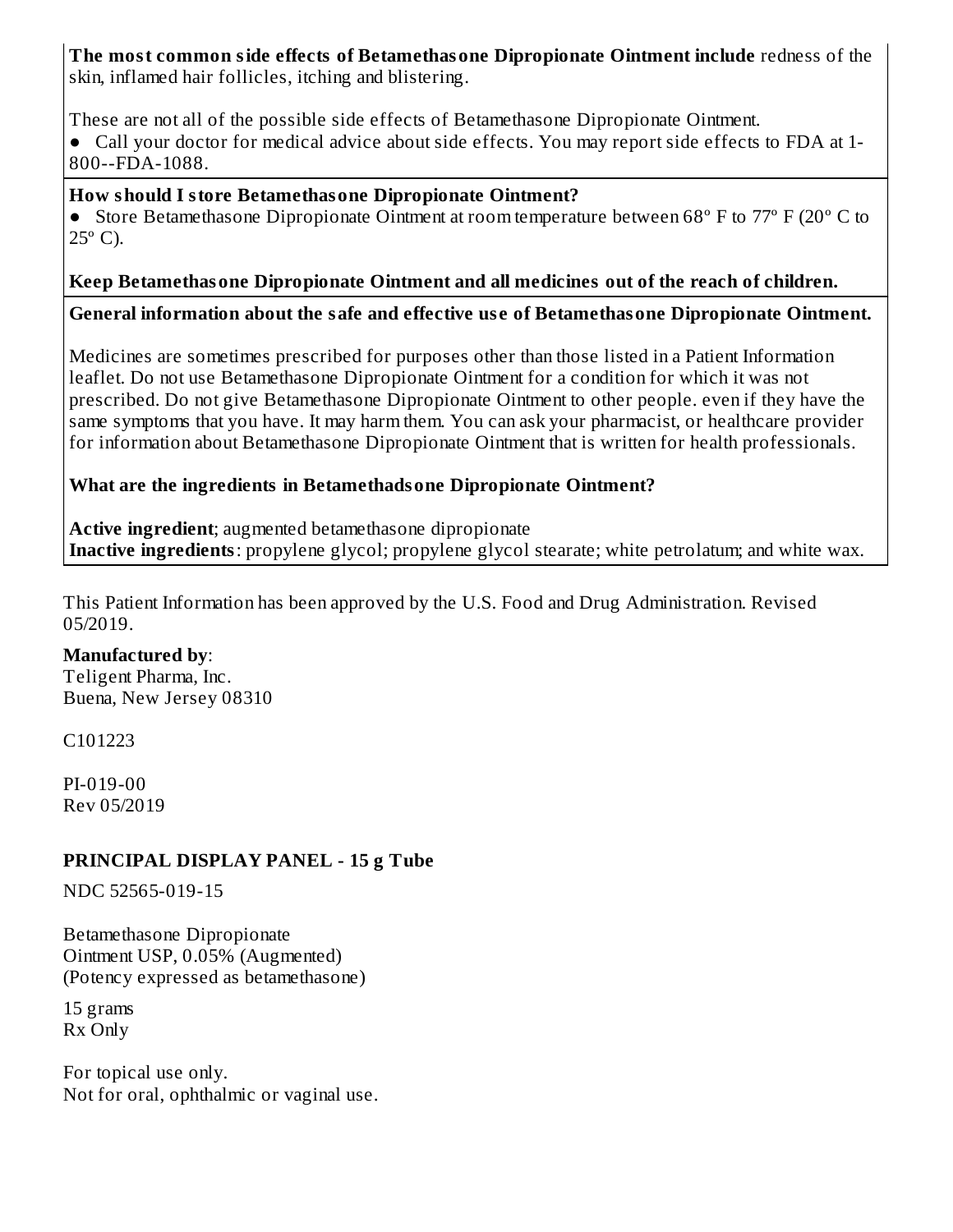NDC 52565-019-15 **Betamethasone Dipropionate** Ointment USP, 0.05%\* (Augmented) (Potency expressed as betamethasone) 15 grams Rx Only For topical use only. Not for oral, ophthalmic or vaginal use. Usual Dosage: Apply a thin film of ointment to the affected skin once or twice daily without occlusion. Treatment with Betamethasone<br>Dipropionate Ointment USP should be limited to 50 g per week. Read accompanying direction Manufactured by:<br>Teigent Pharma, Inc.<br>Buena, New Jersey 08310<br>77142 Rev. 07/2018 Teligent Store at 25°C (77°F); excursions permitted to 15° - 30°C (59° - 86°F)<br>[see USP Controlled Room Temperature]. See crimp for lot no. and expiration date. 3 8

| <b>BETAMETHASONE DIPROPIONATE</b>                                                                 |               |                                                   |                             |  |                 |                           |  |  |
|---------------------------------------------------------------------------------------------------|---------------|---------------------------------------------------|-----------------------------|--|-----------------|---------------------------|--|--|
| betamethasone dipropionate ointment                                                               |               |                                                   |                             |  |                 |                           |  |  |
|                                                                                                   |               |                                                   |                             |  |                 |                           |  |  |
| <b>Product Information</b>                                                                        |               |                                                   |                             |  |                 |                           |  |  |
| Product Type                                                                                      |               | HUMAN PRESCRIPTION DRUG                           | Item Code (Source)          |  |                 | NDC:52565-019             |  |  |
| <b>Route of Administration</b>                                                                    |               | <b>TOPICAL</b>                                    |                             |  |                 |                           |  |  |
|                                                                                                   |               |                                                   |                             |  |                 |                           |  |  |
|                                                                                                   |               |                                                   |                             |  |                 |                           |  |  |
| <b>Active Ingredient/Active Moiety</b>                                                            |               |                                                   |                             |  |                 |                           |  |  |
| <b>Ingredient Name</b><br><b>Basis of Strength</b>                                                |               |                                                   |                             |  | Strength        |                           |  |  |
| betamethasone dipropionate (UNII: 826 Y60901U) (betamethasone - UNII:9842X06Q6M)<br>betamethasone |               |                                                   |                             |  | $0.5$ mg in 1 g |                           |  |  |
|                                                                                                   |               |                                                   |                             |  |                 |                           |  |  |
|                                                                                                   |               |                                                   |                             |  |                 |                           |  |  |
| <b>Inactive Ingredients</b>                                                                       |               |                                                   |                             |  |                 |                           |  |  |
| <b>Ingredient Name</b>                                                                            |               |                                                   |                             |  | Strength        |                           |  |  |
| propylene glycol (UNII: 6DC9Q167V3)                                                               |               |                                                   |                             |  |                 |                           |  |  |
| propylene glycol monopalmitostearate (UNII: F76354LMGR)                                           |               |                                                   |                             |  |                 |                           |  |  |
| white wax (UNII: 7G1J5DA97F)                                                                      |               |                                                   |                             |  |                 |                           |  |  |
| petrolatum (UNII: 4T6H12BN9U)                                                                     |               |                                                   |                             |  |                 |                           |  |  |
|                                                                                                   |               |                                                   |                             |  |                 |                           |  |  |
|                                                                                                   |               |                                                   |                             |  |                 |                           |  |  |
| Packaging                                                                                         |               |                                                   |                             |  |                 |                           |  |  |
| <b>Item Code</b><br>#                                                                             |               | <b>Package Description</b>                        | <b>Marketing Start Date</b> |  |                 | <b>Marketing End Date</b> |  |  |
| 1 NDC:52565-019-15                                                                                | 1 in 1 CARTON |                                                   | 10/30/2017                  |  |                 |                           |  |  |
| $\mathbf{1}$                                                                                      |               | 15 g in 1 TUBE; Type 0: Not a Combination Product |                             |  |                 |                           |  |  |
|                                                                                                   |               |                                                   |                             |  |                 |                           |  |  |